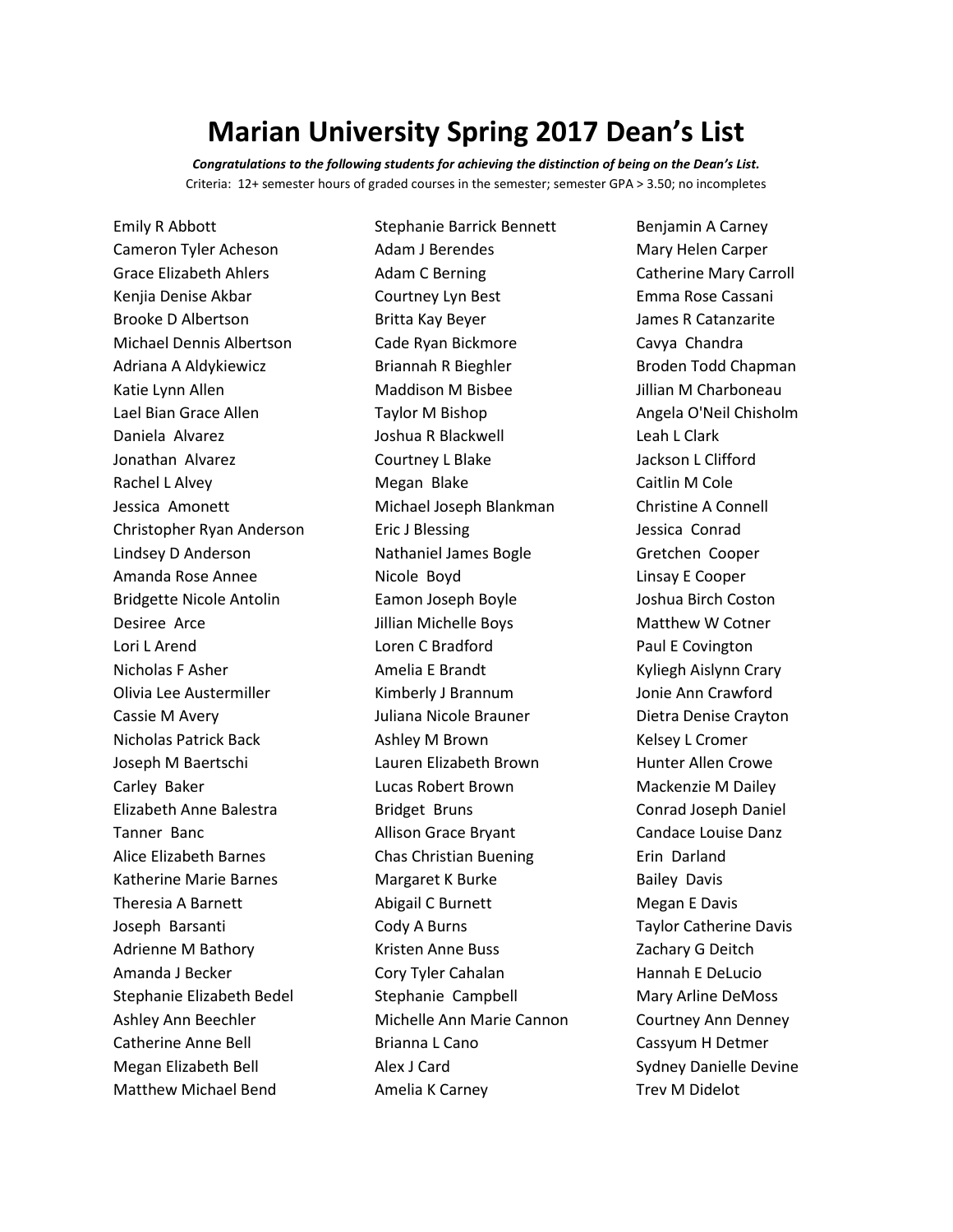Marie C Didion Maura Anne Domogalik Natalie K Donnelly Sophia E Doti Astynn N Douglass Rebecca Ann Doyle Owen Nathaniel Duckett Anna M Dudley Monica M Dudley Tonya Yvonne Duerson Randi D Dukes Mary Dulu Breanne D Dunigan Luke Dunn Brittany S Durre Lindsay K Dyce Adam David Eads Kevin R Easley Brett L Eaton William P Eckerle Ashley Jean Ellington Hannah Nicole Elliott Luke Daniel Elsener Abigail Marie English Bailee Elizabeth Enlow Samantha G Ericksen Lauren G Espique Kimi Rae Essex Brittany Marie Fahringer Gabrielle C Fales Michelle Faulkner Evan Joseph Fette Anna Mary Fisher Kessler Johnathon Lee Fisher Chrislyn Lee Fite Natalia Font Kaitlin S Foran Rebecca L Foste Cameron P Fox Luke Frain R Rachelle Franklin Clayton A French Kori E Garland

Clara L Garner Dominic A Garrett Ashley M Gelow April L Gensler Annie W Getzin Robert George Gillmore Brittany N Gilson Austin Thomas Ginther Christopher Cornell Glaser, Jr. Michele Joyce Glauber Shayona D Glynn Bryan A Goodin Megan Elaine Good Elizabeth M Gore Ruthann E Gorrell Julia Elizabeth Graf Gabriella N Graves Margaret J Gray Therese Rose Gregg Donna L Gregory Alexandra K Griebling Lexy Daye Griggs Alyssa C Grimes Mackenzie Elise Grimes Michael Eric F Guillermo Samuel Kurtz Guymon Isaak Edward Haas Julia M Haddad Rosemary Atieno Hala Troy J Hale Chase David Hall Mackenzie Noel Hall Caroline Hamilton Kevin Bryan Hammond Jamonte J Hampton Jocelyne N Hanquier Katie Lynn Hanway Marcus D Harden Madalyn Faith Hardig Emma Nicole Harpring Andrew Harrison Melissa K Hartman Zachary R Harvey

Vanessa R Haslag Laura Ann Haunert Kristin Nicole Hauser Rebecca L Havens Morgan Lynn Hayse Josselyn M Heald Jenna Rene Hedlund Madison Nicole Heffron Courtney L Heide Kaitlyn Nicole Hellinger Mark D Hellinger Abigail E Henderson Dominic M Henn John Paul Hennessey Caitlin A Henry Jacquelyn M Hephner Paige Hernandez Shelby Nicole Herron Sarah Marie Hershberger Brittney Heuerman Katie Lynn Hewitt Evan Michael Hickman Addison Elizabeth Hicks Brenda Hiles RaKesha Nirea Hill Madelyn K Hinke Hanna Mickelson Hinshaw Katelyn Hockemeyer Stacy C Hodges Elisha A Hoffman Olivia Jayanne Hoffman Kendyl M Holmes Tammy R Hood Elena C Horen Danielle M Hubbard Elizabeth Abigail Hubbard Kaila Hulls Valarie Lin Hummer Felicia M Hunter Sarah R Hunter James R Huntington Letha A Hurt Claire Elizabeth Husting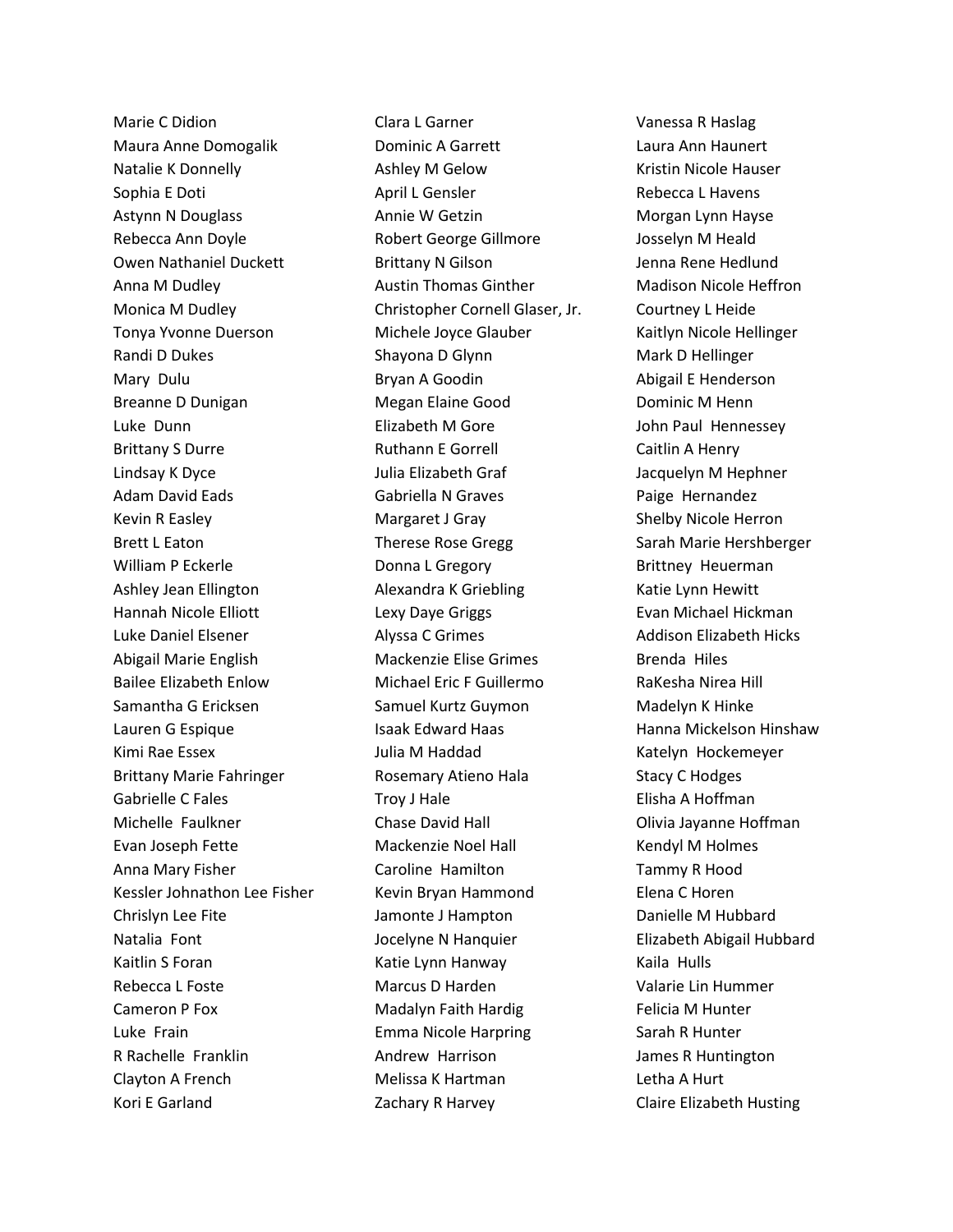Garrett N Isch Paul A Jackson Rachel A Jackson Zoe C Jackson Emily James Charity M Jamison Nicole E Jansen Brittany C Jarrell Michael David Jefferies Kara L Jensen Lucas A Jirgal Alexa Brooke Johnson Ashley Johnson Brett William Johnson Kaylyn A Johnson Lauren A Jonathan Amy E Jones Karen Mary Jones Theodore Jorgenson Rachel Brianne Juhnke Morgan E Kaiser Olivia E Kalscheur Sumin Sebyatika Kasozi Kylee J Kasper Adam Kebo Marcos Samuel Keefe Meghan Elizabeth Keever Morgan Marie Kehoe Grace E Kelley Kristen Kelley Maresa Eileen Kelly Frank Kristof Kendrick Monicalynn M Kennedy Lyndsey Ellen Kennison Cassandra Ketteman Carol L Killworth Anastacia Nicole Kirby Caleb Joseph Kobets Lyndsi Koepnick Mary Ann Kompar Gregory R Konkle Jonathan D Kopp Alexander W Kouris

Blair Christine Kramer Caleb S Kruse Madeline R Kurcz Allison Jayne Laake Christy Landy Landy David Langford Amber Lee Lansberry Michael Scott Larew Cass Elaine Lawson Kristen Noelle Layman Vanessa R Lay Nadia M Le Flore Kathlyn M Lee Madeline Ann Lees Adam Joseph Lesniak Corbin A Lewis Marek Lisek Brianne J Lopiccolo Amy R Lorenz Morgan Lorick Angela M Lowe Elizabeth Claire Lowry Maria Lynn Lueken Grace Elizabeth Lumpkin Fermin Luna Nyan Lyih Samuel M Lyon Christopher L Mabee Amanda J MacCarthy Kegan Alec Main Jennifer L Manfred Tayla D Manion Emily Marie Mapes Rachel Jo Marchisello Tammy Lea Marrs Taylor Alexandra Marshall Logan Paul Marsh Morgan L Martin Stephanie Maudlin Kelsi Elizabeth Maxwell Logan Lloyd McCann Lauren Mari McClaskey Courtney J McClendon

Tristan A McClone Riley W McClurg Christina A McCormick Kyle B McCormick Betsy Leigh McCrary Alex M McCullough Amy K McGaughey Daniel G McGrath Nickolas Andrew McKinley Brendan John McNamara Heather D McNatt Emily A McNulty Joshua J McNulty Mia McRoy Sarah Elizabeth Meer Lia Meinert Stacey J Meskimen Luke Thomas Messmer Madeline C Messmer Anthony Michalak Martin John Mikulcik Angela Marie Miller Erica Lynn Miller Katie J Miller Kirsten A Miller Robert E Miller Samantha Astrid Miller Tarah E Miller Therese Renee Miller Ashley Rose Minton Jessica R Mobley Sonali Mohanty Rachel E Moning Julie Monroe Jacob B Moorman Jalen A Morales-Chandler Matthew Thomas Morand Stephanie N Morgan Ashley M Motlong Madelynn Nicole Mulinaro Anastasia Rose Mulinix Mary Margaret Mullaney Brooke A Muncie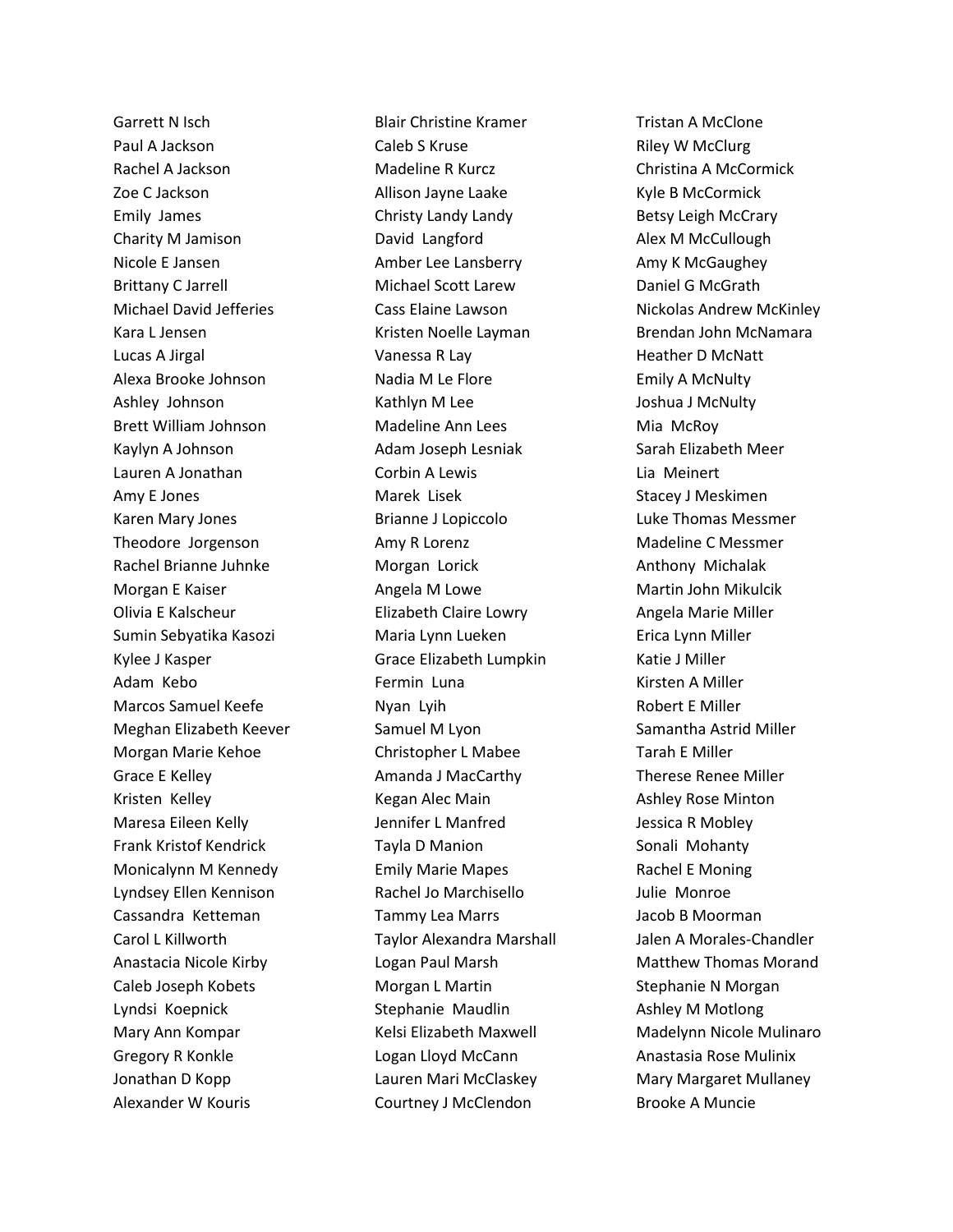April Murdoch Julia Marie Murphy Bradley Naffziger Emily Susan Neal Zachary Peter Nehr Emily Rose Neice Jillian Leigh Nelson Rochelle Y Nelson William D Netterville Jessica Rachelle Neu Danielle R Newkirk Devon Duane Newport Elly Marie Nickell Troy Phillip Niemerg Mark A Ninmer Hope Marie Noe Leah Grace Noe Hayley J Nothnagel Regina Marie Obergfell Alexandra Victoria Offutt Jacob Wyatt Oglesby Kevin Miguel O'Hara Emily J Olivera Thomas J O'Neil Katrina Joy Ornelas Willis M Overton Bradley Thomas Packer Trevor Michael Padgett Kyle D Page Rebecca Pakradooni Jackie L Palmer Christine Patroski Meike Paulick Christine M Paulose Kelsie Peebles Katia Lizeth Pena-Garcia Jennifer R Pence Matthew Ryan Perronie David James Peters Kelsey Peterson Marija Petrovic Joy L Petty Katherine Piechocki

Ashley R Piercey Lauren C Pifer Samantha L Polmanter Kari M Ponto Megan Victoria Pope Adreanna R Potts Elizabeth A Poynton Megan Anne Prather Grace M Prazniak Scott W Prewitt Mary Prichard Belinda K Proffitt Aaron Puntarelli Stephanie Marie Purdy Xinzi Qi Maya Jacqueline Quandt Joseph D Radcliffe Maria Anne Rains Audrey Cathlyn Rang Laurel Elaine Rathbun Dominic J Ravotto Jack A Ravotto Mackenzie Kay Reeder Sara M Reischman Benjamin A Resler Amber R Rhine Lauren Rhoads Mallory P Ritman Nicholas Don Rivelli Amelia R Robben Glen Ryan Robbins Chandler Timothy Roberts Julia C Robson Andrea Rodriguez Hana Danielle Roessler Gregory C Romer Allison Michelle Rominger Erin E Rosebrough Nicholas Rosenow Matthew Ross Robert Thomas Ross Dylan Dwight Roth Logan A Rothschild

Miranda Rae Ruse Emily M Rutter Emily E Saajasto Brianna Saalfrank Brooke Saalfrank Jordan Edward Saal Muneeza Saeed Alexandria Belinda Samons Daniel John Sanders Patrick Joseph Sanders Katherine Santos Luke B Sartino Kirsten L Satarino Heidi Emanuel Schmidt Katherine L Schnaiter Aaron R Schroeder Kiersten M Schrope Michael Louis Schultz Meghan Diana Scott Nicholas Joseph Sellers Marianne T Sergi Katie M Settles Kimberly Kristine Shan Brittany Nicole Sharp Erin Colleen Shearer Eileen Mary Shearon Summer Ann Shell Joseph A Shelton Thomas James Sheridan Alyxakay Ruth Shields Baylen C Shoemaker Kayla M Shorter Adam James Shuder Jeremy T Shupperd Andre L Siefker Jennifer L Siegel Amelia R Siler Nicholas R Sitzman Brian Dean Slaughter Colton C Smith Elizabeth M Smith Jacob Robert Smith Jonas Samuel Smith